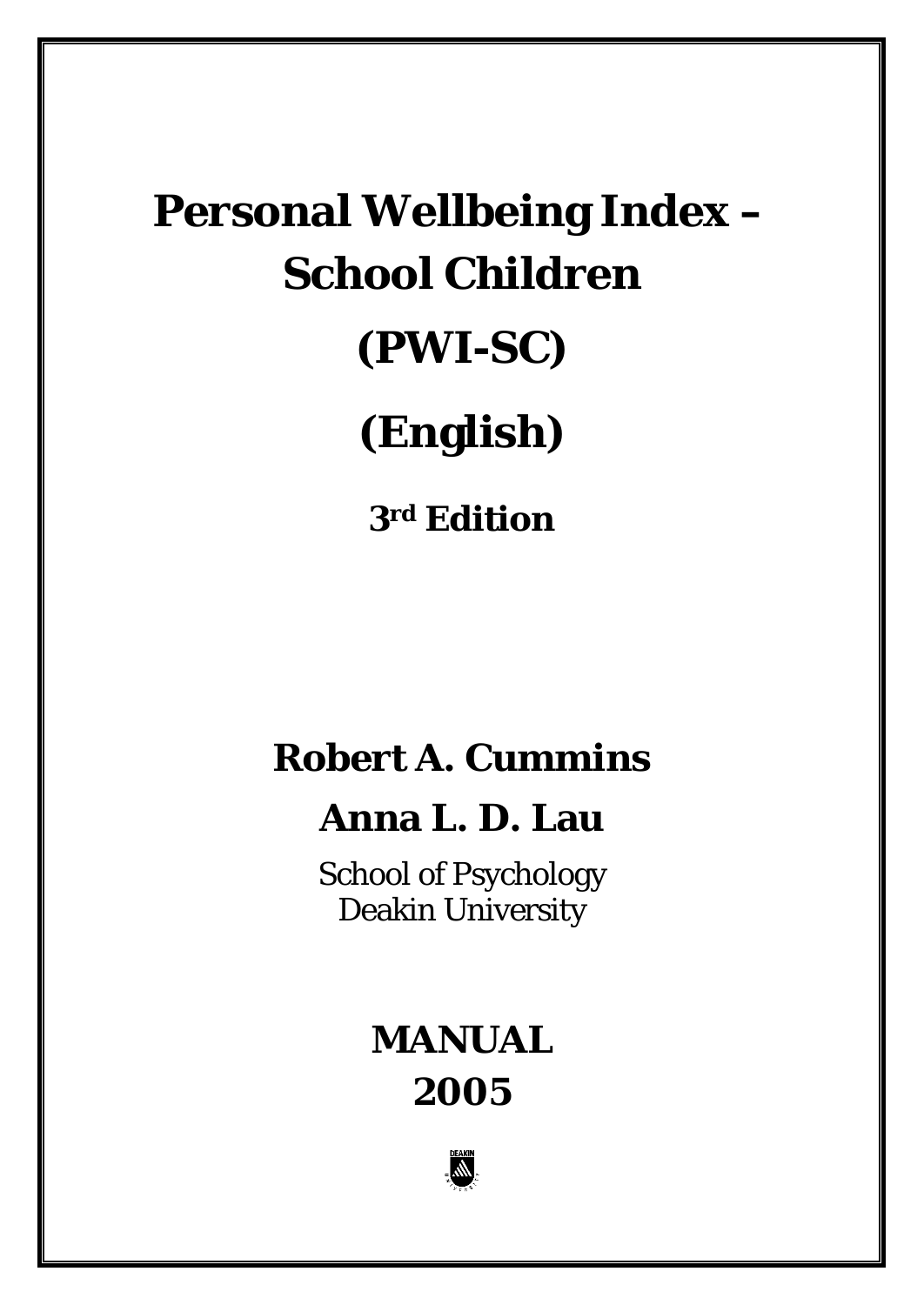Revisions were made to this edition of the manual by :

Robert A. Cummins Ph.D., F.A.Ps.S. School of Psychology Deakin University 221 Burwood Highway Melbourne Victoria 3125 AUSTRALIA

e-mail: robert.cummins@deakin.edu.au

Anna L.D. Lau, Ph.D School of Psychology Deakin University 221 Burwood Highway Melbourne Victoria 3125 AUSTRALIA

e-mail: anna.lau@deakin.edu.au

#### **All correspondence to this English version should be made to the first author: Robert A. Cummins, PhD., F.A.Ps.S.**

#### **Acknowledgment**

We would like to thank Dr Jane McGillivary for her valuable suggestions on the test contents, Ann-Marie James and Viggie Tang for assisting with the preparation of this document.

Published by the Australian Centre on Quality of Life, School of Psychology, Deakin University

ISBN 1 74156 051 9

Date of Revision: 6 October 2010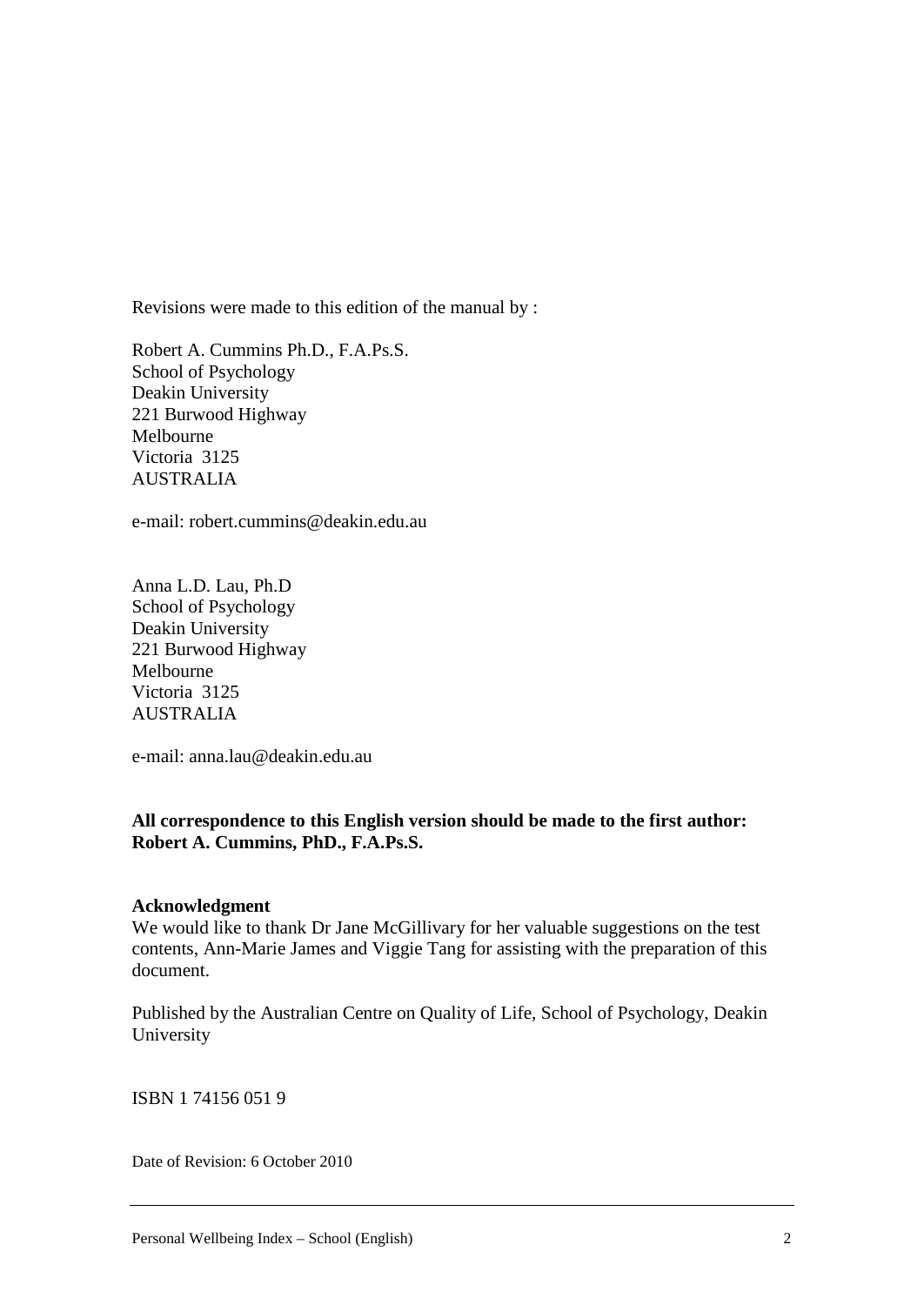# **CONTENTS**

| 1. |     |                                                                                 |  |  |  |
|----|-----|---------------------------------------------------------------------------------|--|--|--|
|    | 1.1 |                                                                                 |  |  |  |
|    | 1.2 |                                                                                 |  |  |  |
|    | 1.3 |                                                                                 |  |  |  |
|    | 1.4 |                                                                                 |  |  |  |
|    | 1.5 |                                                                                 |  |  |  |
|    |     | 1.5.1                                                                           |  |  |  |
| 2. |     |                                                                                 |  |  |  |
|    | 2.1 |                                                                                 |  |  |  |
|    | 2.2 |                                                                                 |  |  |  |
|    | 2.3 |                                                                                 |  |  |  |
|    |     | 2.3.1                                                                           |  |  |  |
|    |     | 2.3.2                                                                           |  |  |  |
|    | 2.4 |                                                                                 |  |  |  |
| 3. |     |                                                                                 |  |  |  |
|    | 3.1 |                                                                                 |  |  |  |
|    | 3.2 | Personal Wellbeing Index - School Children/Adolescents [Life Domains] 9         |  |  |  |
| 4. |     |                                                                                 |  |  |  |
|    | 4.1 |                                                                                 |  |  |  |
|    | 4.2 | Data Analysis of "Happiness with Life as a Whole" and Personal Wellbeing Index- |  |  |  |
|    | 4.3 |                                                                                 |  |  |  |
|    | 4.4 |                                                                                 |  |  |  |
| 5. |     |                                                                                 |  |  |  |
|    |     |                                                                                 |  |  |  |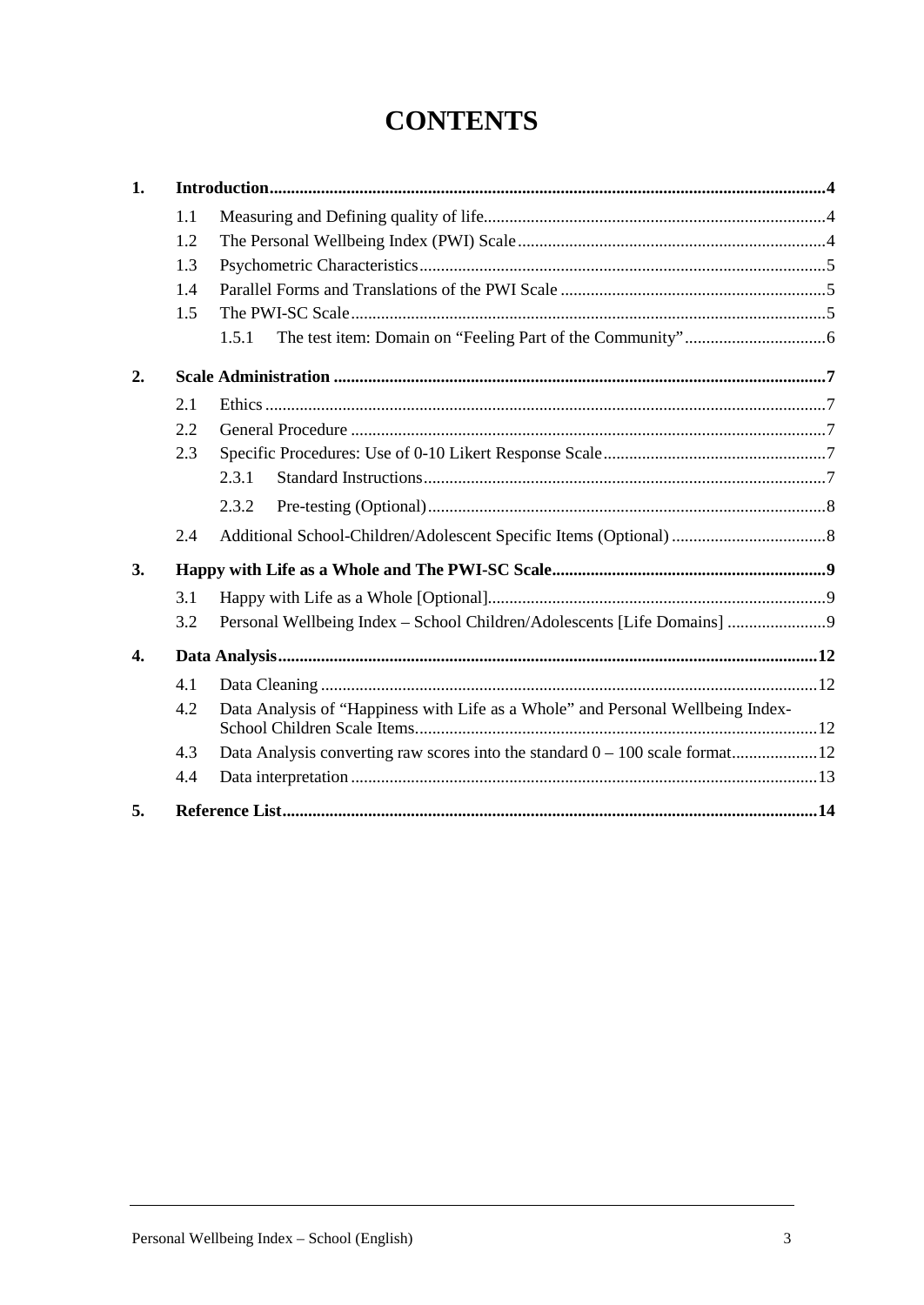# <span id="page-3-0"></span>**1. Introduction**

### <span id="page-3-1"></span>**1.1 Measuring and Defining quality of life**

The quality of life (QOL) construct has a complex composition, so it is not surprising that there is neither an agreed definition nor a standard form of measurement. This is not due to a lack of ideas. Cummins' web-site Directory of Instruments (http://acqol.deakin.edu.au/instruments/instrument.php) describes some 800 instruments which purport to measure life quality in some form, but each one contains an idiosyncratic mixture of dependent variables.

It is also notable that many QOL instruments have been developed for highly selected groups in the population; particularly in regard to scales devised to monitor medical conditions or disability types. Such scales are unsuitable for use with the general population. On the other hand, most scales devised for use with general population samples cannot be used with all sectors of the population, such as people with cognitive impairment and children. These are important limitations since it means that the QOL experienced by minority groups cannot be norm-referenced back to the general population.

To remedy this situation, the Comprehensive Quality of Life Scale (ComQol) was developed. The details of ComQol test development have been published (Cummins, 1991; Cummins, McCabe & Romeo, 1994; Gullone & Cummins, 1999; Marriage & Cummins, 2004) and these ComQol manuals continue to be available from http://acqol.deakin.edu.au. However, in 2001, the ComQol was abandoned for reasons described in the document 'Caveats to using the Comprehensive Quality of Life Scale' (http://acqol.deakin.edu.au/instruments/index.htm). The major reasons for this action were the realization that the objective scale did not factor as intended, and also, the understanding that creating a multiplicative composite between satisfaction and importance was statistically inappropriate (Trauer & Mackinnon, 2001). The satisfaction scale, however, was retained to form the basis of a new scale, the Personal Wellbeing Index (PWI).

# <span id="page-3-2"></span>**1.2 The Personal Wellbeing Index (PWI) Scale**

The adult PWI scale contains eight items of satisfaction, each one corresponding to a quality of life domain as: standard of living, health, life achievement, personal relationships, personal safety, community-connectedness, future security and spirituality-religion. The PWI differs from the ComQol in substituting 'Satisfaction with future security' for the original 'satisfaction with own happiness'. Evidence for the adoption of the seven domains has been presented in earlier publications (Cummins 1996 and 1997; Cummins, McCabe, Romeo, Reid & Waters, 1997 and The International Wellbeing Group, 2006).

These eight items, that form the PWI, are theoretically embedded, as representing the first level deconstruction of the global question 'How satisfied are you with your life as a whole?' Empirical testing shows that these domains function as intended (see below).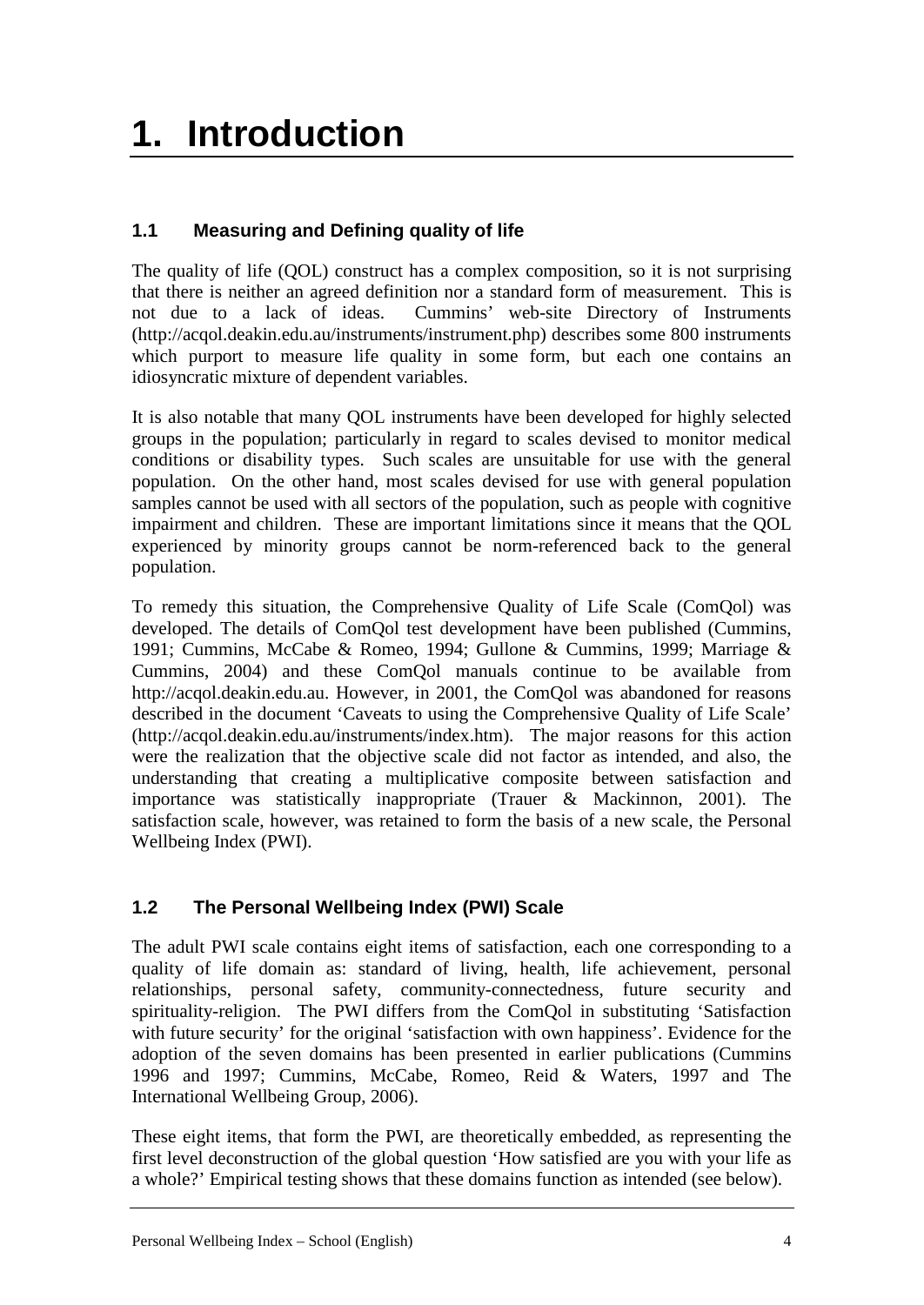#### <span id="page-4-0"></span>**1.3 Psychometric Characteristics**

The basic psychometric characteristics of the PWI-A have been described (Cummins, Eckersley, Pallant, Van Vugt & Misajon, 2002) and detailed data concerning scale composition, reliability, validity, and sensitivity are provided in the many Reports on the Australian Unity Wellbeing Index [\(http://acqol.deakin.edu.au/index.htm\)](http://acqol.deakin.edu.au/index.htm) and other countries (e.g. Lau, Cummins & McPherson, 2004; Tiliouine, Cummins & Davern, 2004).

The cumulative psychometric characteristics of the adult scale are published in Cummins, R.A., Eckersley, R., Lo, S.K., Okerstrom, E., Hunter, B., & Davern, M.  $(2003)$ .

#### <span id="page-4-1"></span>**1.4 Parallel Forms and Translations of the PWI Scale**

Parallel forms of the PWI have been created to allow an appropriate version of the scale to be used with all population sub-groups. These parallel forms are:

- PWI-A: designed for use with the general adult population.
- PWI- SC: designed for use with school-age children and adolescents.
- PWI-PS: designed for use with pre-school age children.
- PWI-ID: designed for use with people who have an intellectual disability or other form of cognitive impairment.

Unlike the original PWI adult version however, the last three parallel versions contain seven items as spirituality-religion is under investigation for determination of its inclusion. Its current exclusion does not yield psychometrically different data from the PWI-adult version (e.g. Lau, 2006; Lau, Cummins, Chan, McGillivray & Li, 2006; Lau, Cummins, Lam, Li, Mcgillivray, J., & Chan 2006.). The PWI has been translated and validated for cross-cultural use in countries outside Australia. Details on them can be found in the Reference List Section.

The PWI has been translated and validated for cross-cultural use in countries outside Australia. Details on them can be found in the Reference List Section and also in the PWI-Adult manual.

### <span id="page-4-2"></span>**1.5 The PWI-SC Scale**

The difference between the PWI-A and the PWI-SC is that:

- a) The PWI-SC uses the simplified item wording of the PWI-ID
- b) The response scale uses happiness, rather than satisfaction. While it is recognized that these two terms are not equivalent, they yield very similar data (Cummins, Eckersley, Pallant, Misajon & Davern, 2001a; Cummins, et al., 2001b; Lau, Cummins & McPherson, 2004).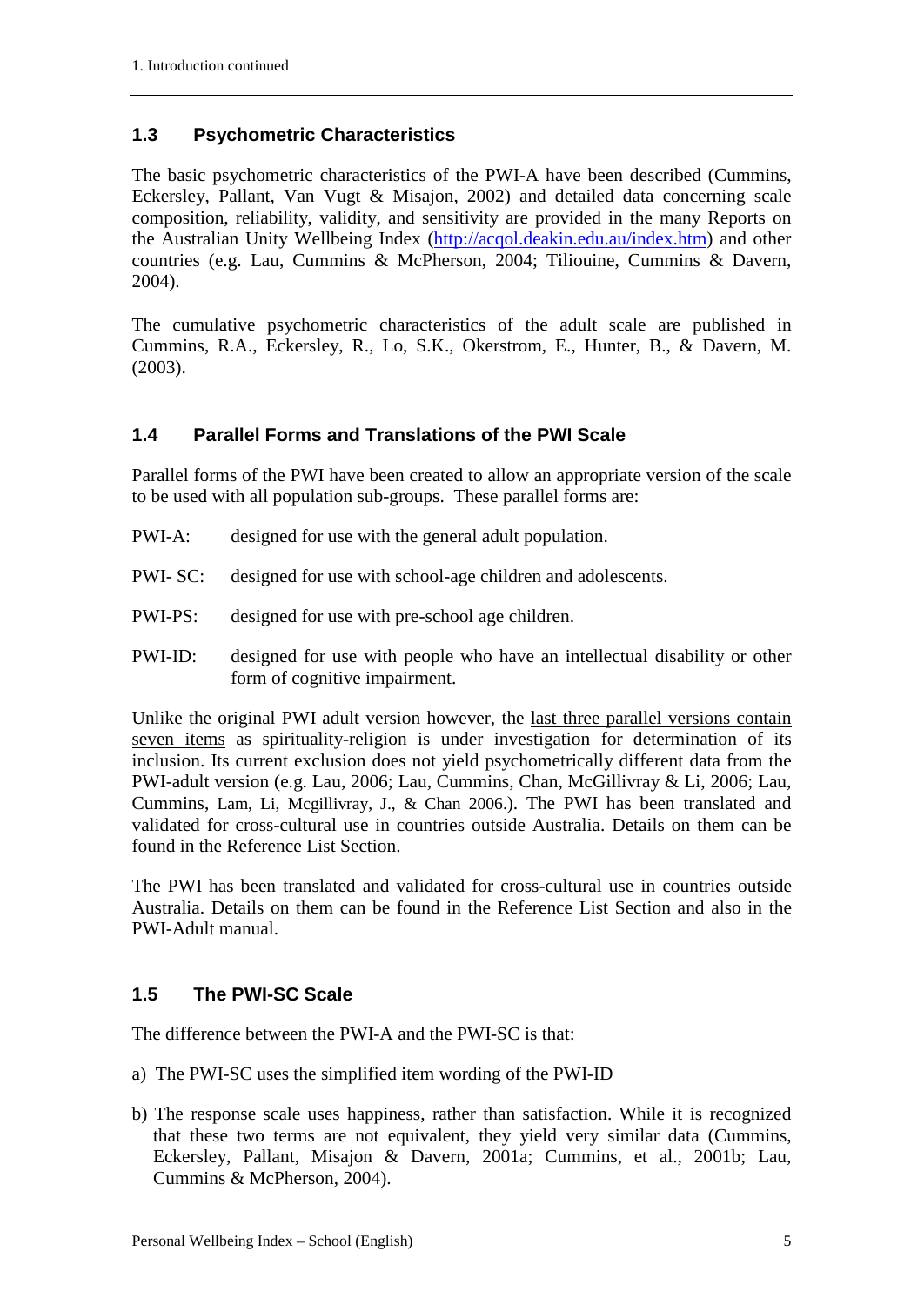#### <span id="page-5-0"></span>**1.5.1 The test item: Domain on "Feeling Part of the Community"**

With regards to the above-mentioned 1.5(b), a noteworthy item is the sixth question of the PWI which taps subjective wellbeing (subjective QOL) of "communityconnectedness". When compared with the other items of the PWI, this item carries high abstractness and complexity which has required more rigor and trials of many different question formats to identify the optimal substitute, which will be easily understood by the less cognitively competent groups, while fulfilling still, as an item representing the first (i.e. broadest) level deconstruction of life quality.

In the current PWI-SC scale, and also the PWI-ID format, the question "How happy do you feel about doing things outside your home?" replaces "How satisfied are you with feeling part of your community?" in the PWI-A version. The aim of this item is to tap the extent to which a person is happy or satisfied with their sense of 'connectedness' or 'belonging' with their community. The term 'community' may take the form of a distinct group (e.g. school) or the larger community (e.g. district-based), which is to be left at the discretion of the respondents' personal interpretation. This "sense of connectedness" or "belonging" may be derived through either behavioral or nonbehavioral acts, with or without other people, outside the home.

The current question format "How happy do you feel about doing things outside your home?", has been adopted as it is found to be generally inclusive of the abovementioned considerations. A limitation, however, is that the question does suggest a more dominant behavioral orientation which may not necessarily be the case, as indicated above. Nonetheless, this question is preferred as people who are less cognitively competent e.g. children, intellectual disability are found to relate better to such a context. While the current question may not be an exact substitute for the original question in the PWI-A scale, it will provide as an optimal approximate at this stage, until further empirical evidence suggests an enhanced version.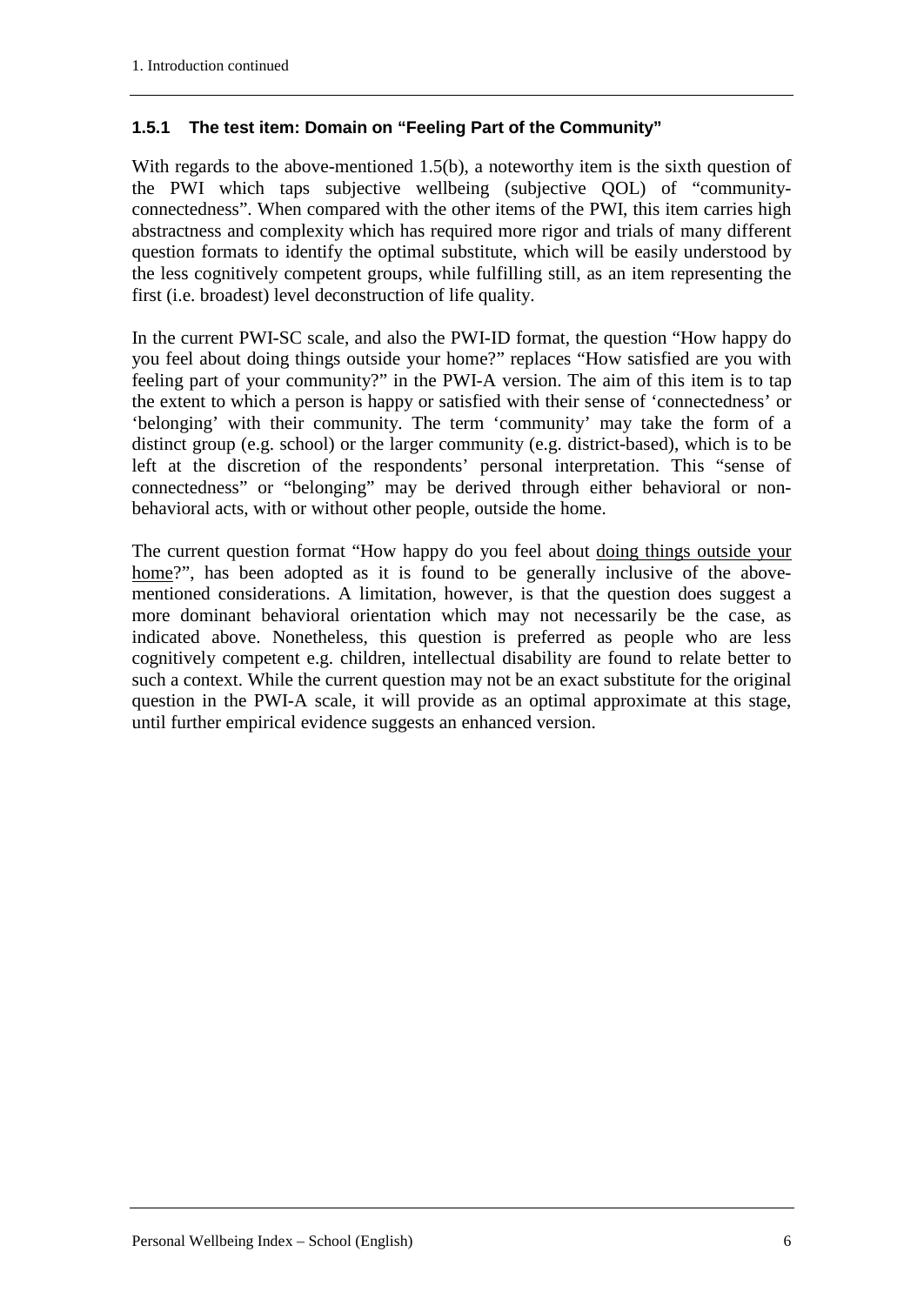# <span id="page-6-0"></span>**2. Scale Administration**

# <span id="page-6-1"></span>**2.1 Ethics**

Prior to conducting the test, it is the responsibility of the test administrator to ensure that:

- (a) appropriate ethics approval has been obtained from the relevant authority under which they are operating, and also
- <span id="page-6-2"></span>(b) that approval for such testing has been obtained from each child's parent or legal guardian.

### **2.2 General Procedure**

- (a) It is important that the children/adolescents understand the nature of the task prior to testing taking place,
- (b) Immediately prior to testing, each respondent should be provided with their own printed copy of the questionnaire (Section 3: Test items and response scale),
- (c) The test items should be SELF-COMPLETED by the respondents, either in written or verbal (e.g. interview) format,
- (d) The test administrator should allow each child/adolescent to respond in an entirely private manner, and assured that their individual response will remain confidential and anonymous.
- <span id="page-6-3"></span>(e) It should be emphasised that there is **NO** time limit.

#### **2.3 Specific Procedures: Use of 0-10 Likert Response Scale**

#### <span id="page-6-4"></span>**2.3.1 Standard Instructions**

The test administrator should take respondents verbally over the 11-point happiness scale, indicating the two response anchors of 'very sad/'very happy' and the neutral mid-position of 'neither happy nor sad'. See following for instructions:

"You will be asked a few questions about how happy you feel, using a scale from zero to 10."

"On this scale, zero means you feel VERY SAD. 10 means you feel VERY HAPPY. And the middle of the scale is 5, which means you feel NOT HAPPY OR SAD."

[Test administrator can hold questionnaire up and point to the respective anchor points upon their mention.]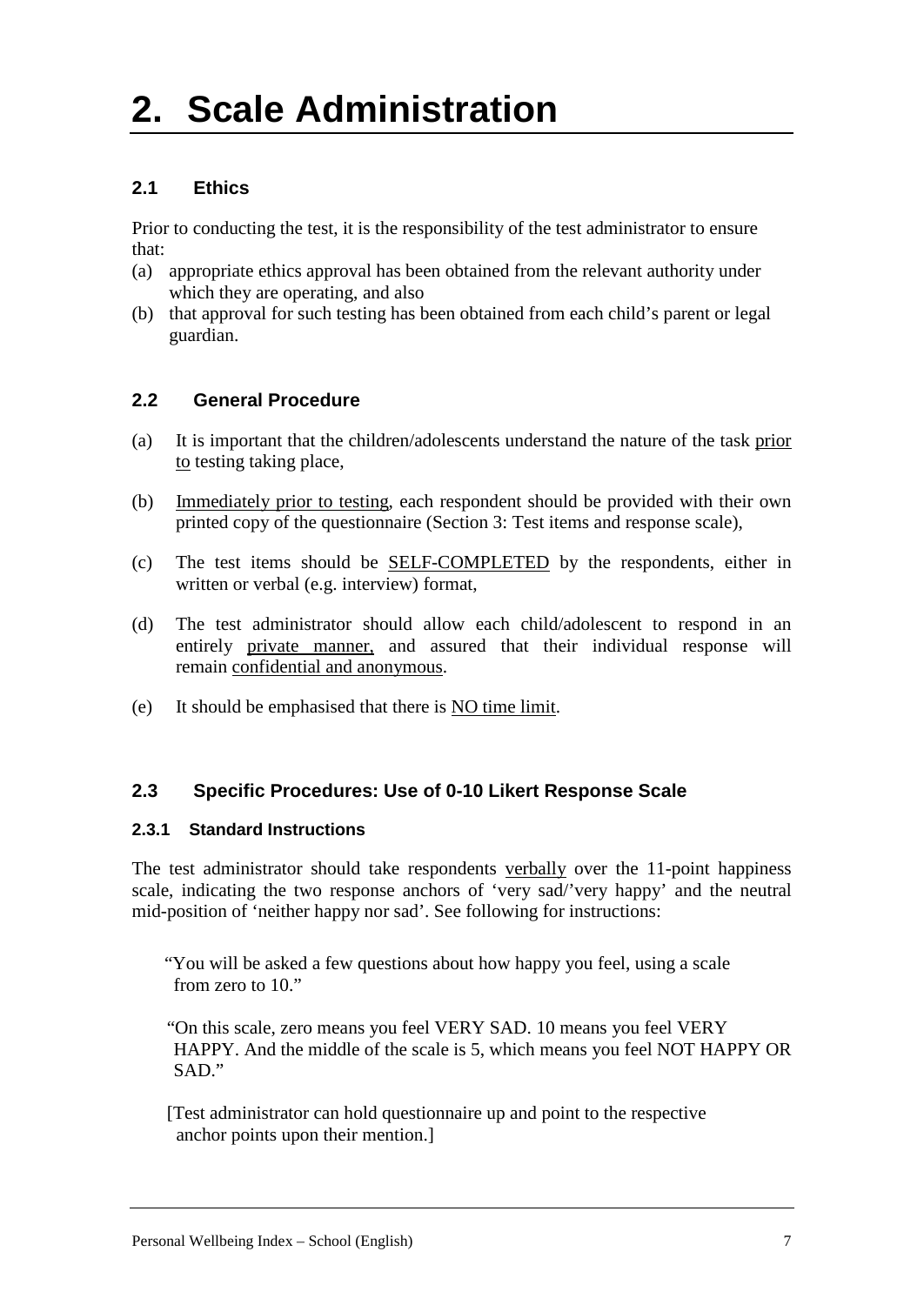#### <span id="page-7-0"></span>**2.3.2 Pre-testing (Optional)**

Whether further explanation or practice items are required (as is the case for pre-school age children), is at the discretion of the test administrator. If there is any doubt as to whether a particular respondent can understand and respond validly to the scale (e.g. younger children), the pre-test procedures described in the PWI-PS Manual should be employed.

### <span id="page-7-1"></span>**2.4 Additional School-Children/Adolescent Specific Items (Optional)**

For the children/adolescent age group, there are in some instances, life aspects/issues which are specific to this group that may be useful to tap. An example is the item on the 'personal relationship' domain. In both the Adult and current SC versions of the PWI, the fourth item asks 'How satisfied are you with your relationships?' and 'How happy do you feel about getting on with the people you know?', respectively. As previously stated, they have been broadly worded to represent the first level deconstruction of life quality as a whole.

If more specific information on which source of network is providing the maximum degree of relationship with happiness, is desired for diagnostic or research purposes, this item may be split into additional items to tap networks which are known to feature dominantly in the children/adolescent age group. For this group, we recommend two additional items as 'How happy are you with your family?' and 'How happy are you with your friends'. Such additional items, however, should NOT be considered as components of the PWI test items and hence, be included in the calculation of the Index average score.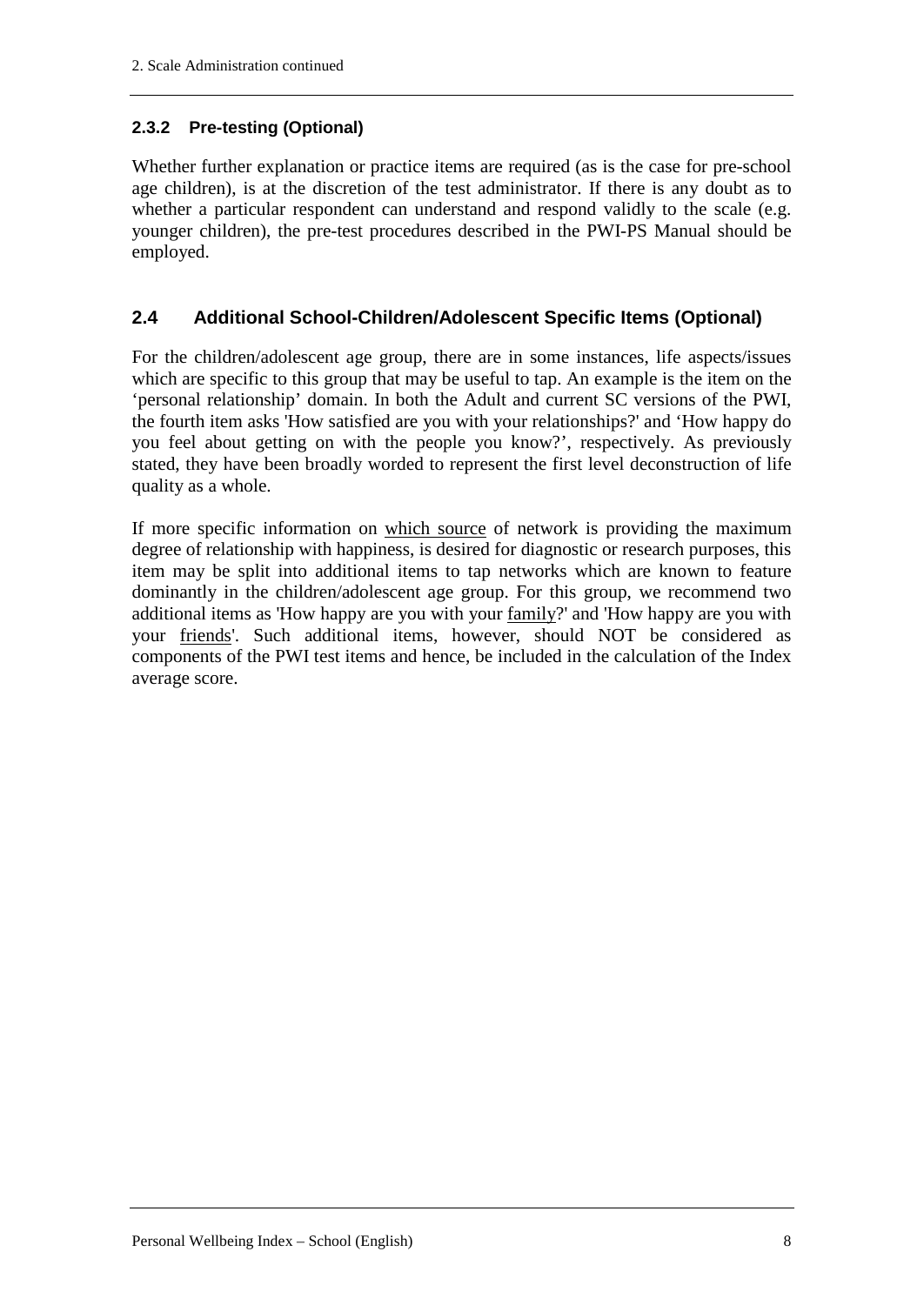# <span id="page-8-0"></span>**3. Happy with Life as a Whole and The PWI-SC Scale**

# <span id="page-8-1"></span>**3.1 Happy with Life as a Whole [Optional]**

1. How happy are you… **with your life as a whole ?**



# <span id="page-8-2"></span>**3.2 Personal Wellbeing Index – School Children/Adolescents [Life Domains]**

1. **[Domain: Standard of Living]**

How happy are you …

**about the things you have? Like the money you have and the things you own?**



2. **[Domain: Personal Health]** How happy are you …

**with your health?**

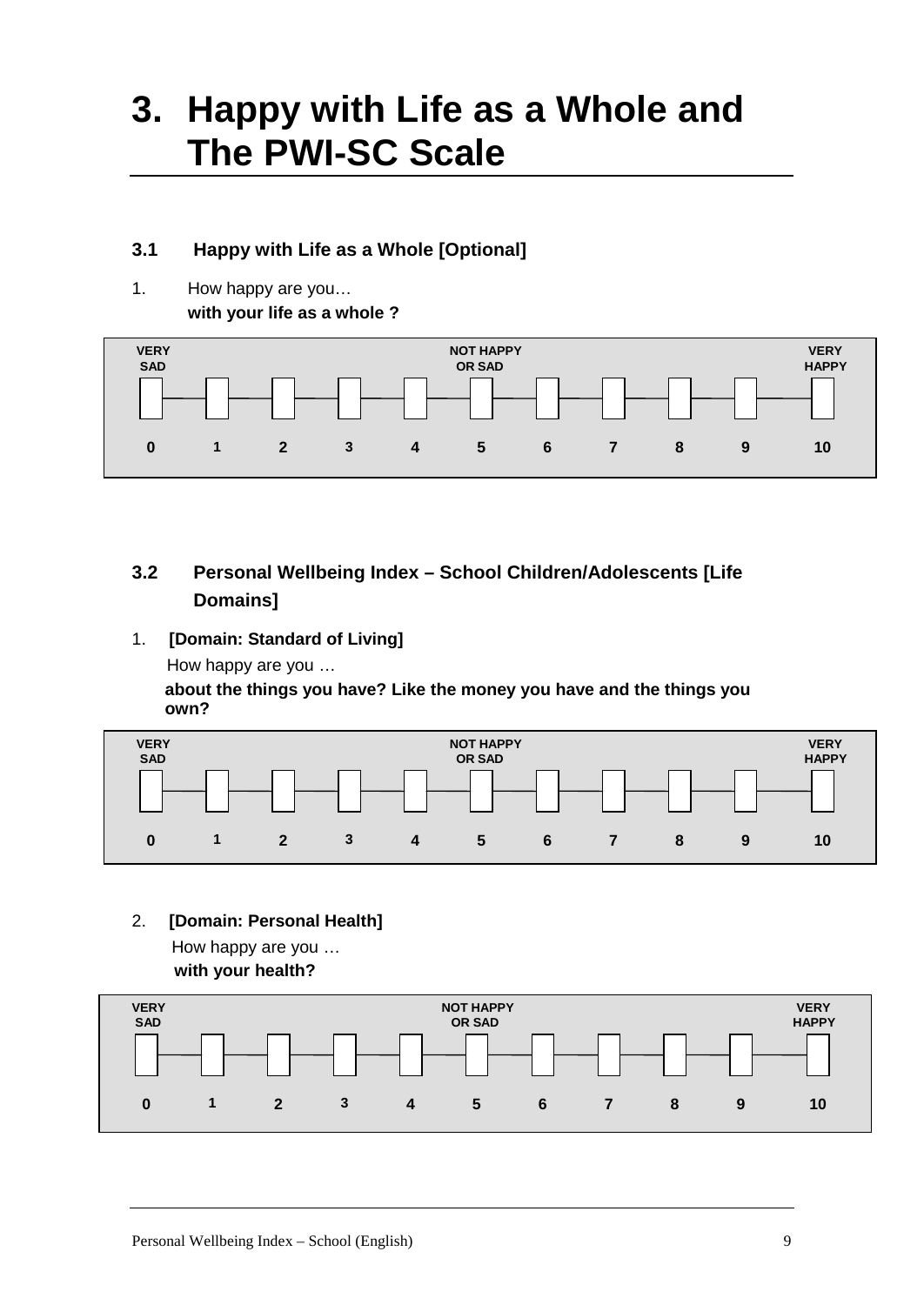### 3. **[Domain: Achievement in Life]** How happy are you …

**with the things you want to be good at ?**



4. **[Domain: Personal Relationships]** How happy are you … **about getting on with the people you know ?**



5. **[Domain: Personal Safety]** How happy are you …

**about how safe you feel ?** 



6. **[Domain: Feeling Part of the Community]** How happy are you …

**about doing things away from your home ?**

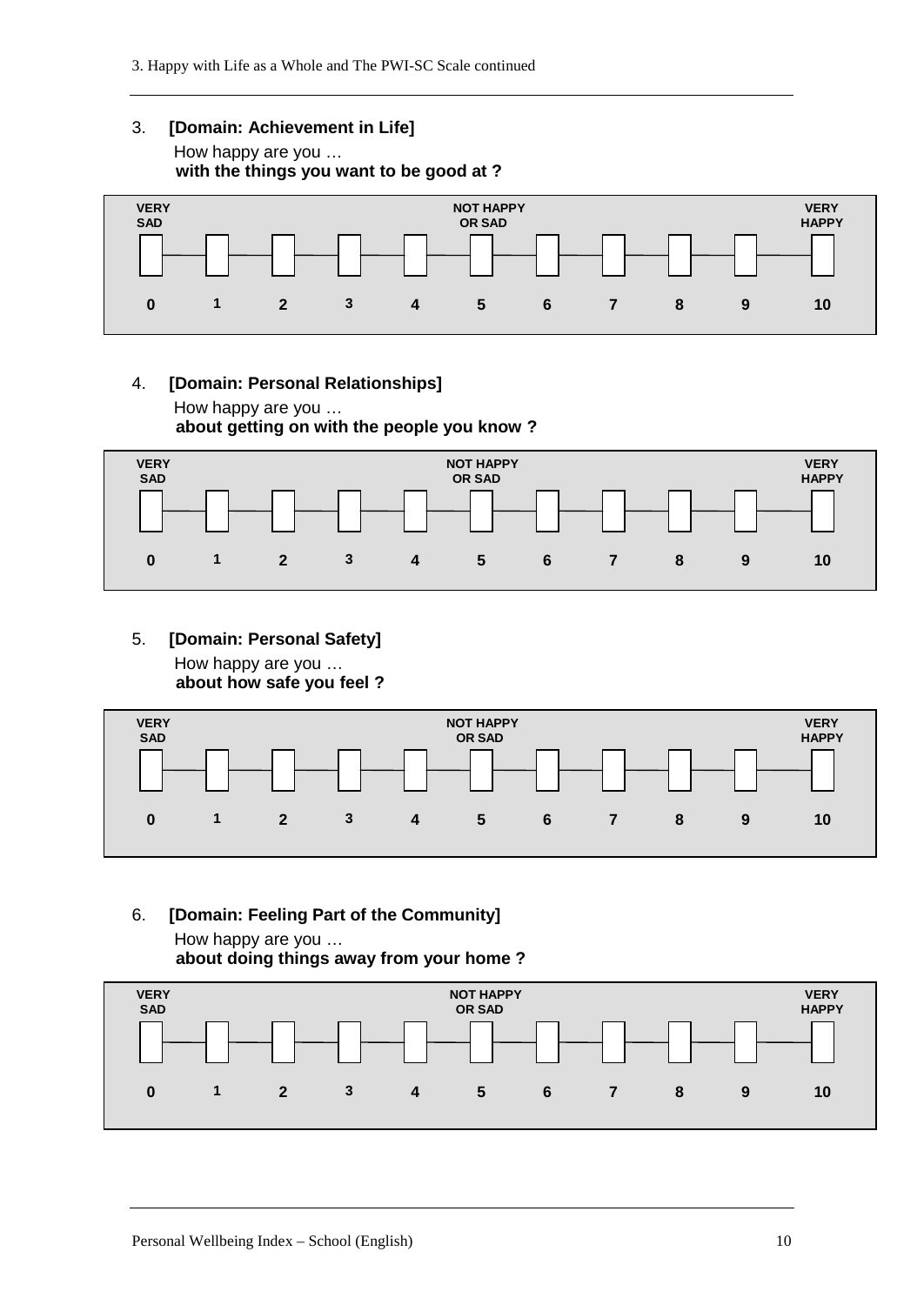#### 7. **[Domain: Future Security]** How happy are you … **about what may happen to you later on in your life ?**

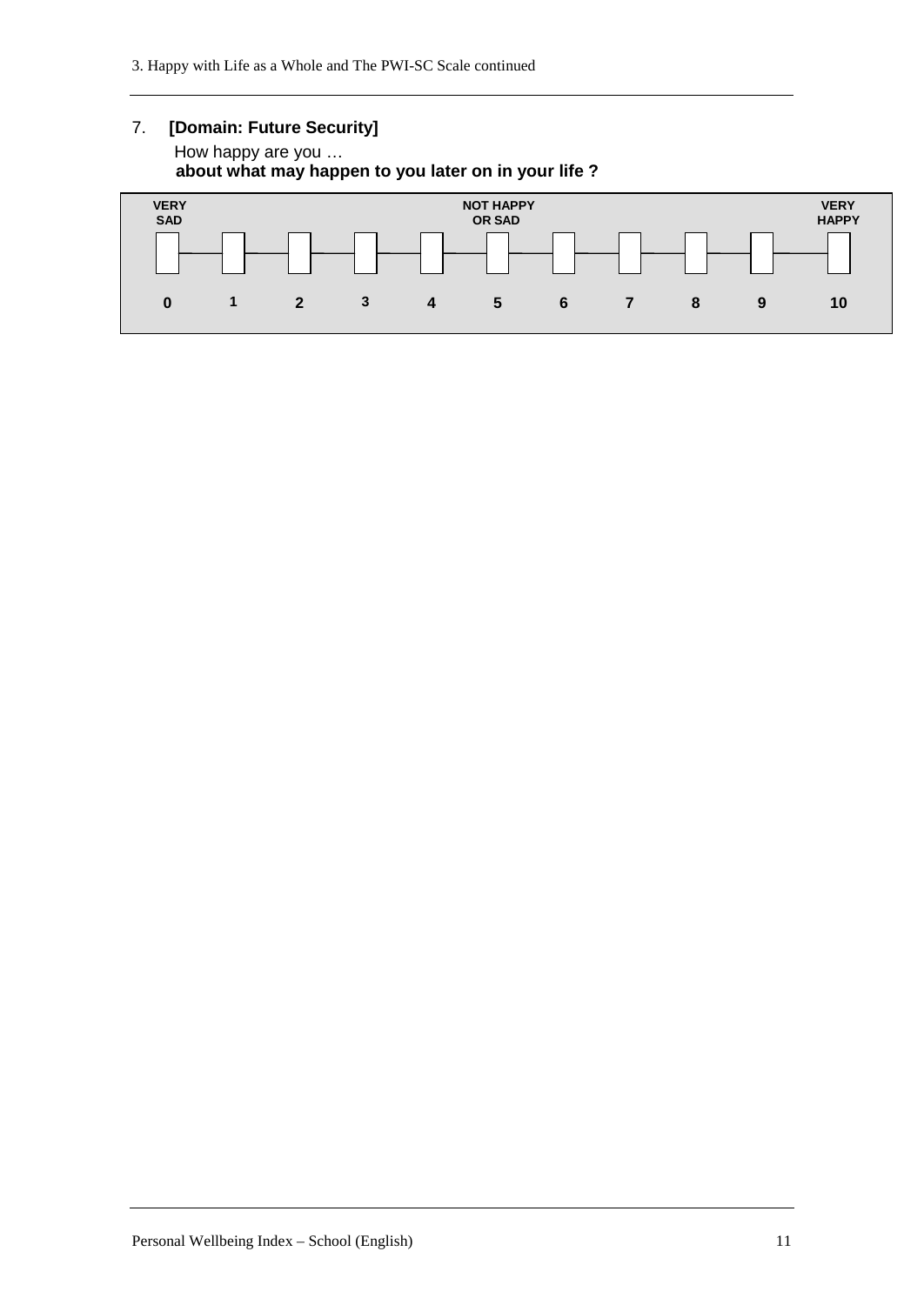### <span id="page-11-1"></span><span id="page-11-0"></span>**4.1 Data Cleaning**

It is essential that all data are checked for response sets. These are evident when the respondent scores at the top or the bottom of the scale for all eight Personal Wellbeing Index items. Such data may indicate a response set due to either acquiescence or a lack of understanding. No matter the cause, the lack of variation will distort the data analysis. Hence, data sets from individual respondents showing **consistently** maximum or minimum scores on all 8 domains should be eliminated prior to data analysis.

# <span id="page-11-2"></span>**4.2 Data Analysis of "Happiness with Life as a Whole" and Personal Wellbeing Index-School Children Scale Items.**

Standardize all data into units of a 0 to 100 point distribution. This is achieved by shifting the decimal point one step to the right. E.g. a value of 6.0 becomes 60 points.

# <span id="page-11-3"></span>**4.3 Data Analysis converting raw scores into the standard 0 – 100 scale format**

Mark Stokes and Bob Cummins School of Psychology, Deakin University

For the purpose of creating results that can be simply compared with one another, we convert all data to a standard form, which makes it look as though they had all been rated on a 0 – 100 point scale. The values derived from this process are called 'percentage of scale maximum' (%SM). This conversion does not alter the statistical properties of the data, since the process is a simple linear conversion, but it has the advantage that data from the PWI and other scales can be directly compared in terms of their means and standard deviations.

The conversion of PWI scores, which have been derived from a  $0 - 10$  response scale, is simple. The conversion is achieved by simply shifting the decimal point to the right. For example, a score of 7 becomes 70 %SM, or a mean score of 6.56 becomes 65.6%SM.

When comparisons are to be made with other data that have been derived from different response scales, such as ones that use a  $1 - 5$  rating, then the values derived from the scale can be converted to the standard  $0 - 100$  %SM through the use of the formula below.

x 100  $k^{max} - k$  $X - k$  $\max_{L}$  min min − −

 $X =$  the score or mean to be converted

 $k^{min}$  = the minimum score possible on the scale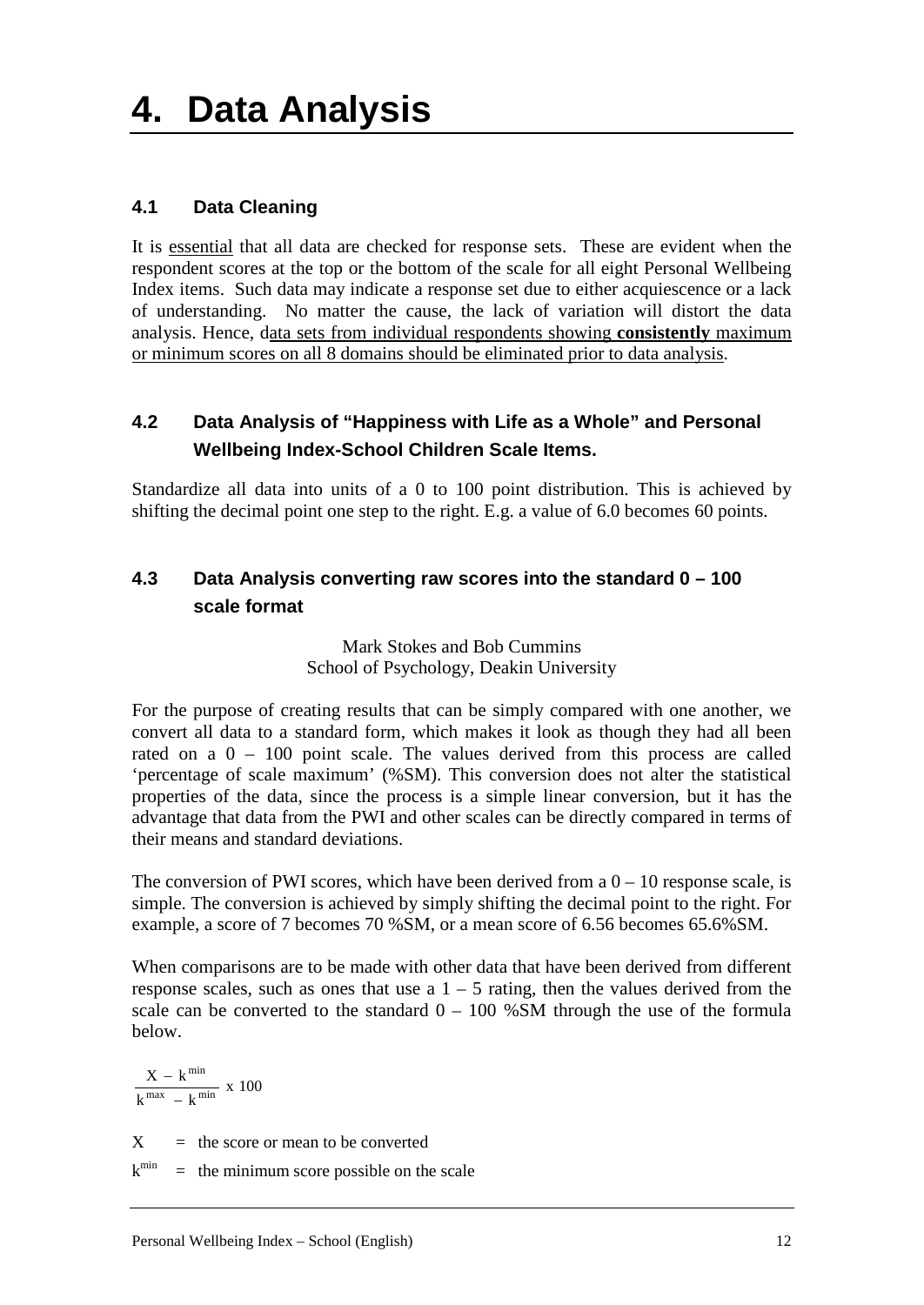ie If a scale is score from 1 to 5, then  $k^{min} = 1$ If a scale is score from -5 to +5, then  $k^{\text{min}} = -5$ 

 $k^{max}$  = the maximum score possible on the scale<br>is  $k^{max}$  = the maximum score from 1 to 5 than  $k^{max}$ ie If a scale is score from 1 to 5, then  $k^{max} = 5$ ie If a scale is score from 1 to 5, then  $k^{max} = 5$ <br>If a scale is score from -5 to +5, then  $k^{max} = +5$ 

#### Example 1

A mean score of 3.5 on a scale rated from 1 to 5.

$$
\frac{3.5 - 1}{5 - 1} \times 100 = 62.5\%SM
$$

#### Example 2

A mean score of  $+3.5$  on a scale rated from  $-5$  to  $+5$ .

$$
\frac{+3.5 - (-5)}{+5 - (-5)} \times 100 = \frac{+8.5}{+10} \times 100 = 85.0\% \text{SM}
$$

#### <span id="page-12-0"></span>**4.4 Data interpretation**

Data derived on the Personal Wellbeing Index scale items may be used either at the level of individual domains, or the domain scores may be aggregated and averaged to form the Personal Wellbeing Index (PWI).

The item "Happiness with Life as a Whole" **IS NOT** a component of the PWI and hence, should be analysed as a separate variable. This item is used to test the construct validity of the PWI using multiple regression. Each domain should contribute unique variance and the normative data using this technique are shown in Appendix B and C.

The mean of the domain scores derived from the PWI constitutes a measure of Subjective Wellbeing. Such a datum can be referenced to two types of normative data as follows:

- (a) If the datum is the score of an individual person, it can be referenced to the normal distribution of individuals within a population. The Australian normative range for individuals is 50-100 points.
- (b) If the datum is the mean score of a group, it can be referenced to the normal distribution of group means. The normative range for Western means is 70-80 points. The normative range for Australia is 73.4 – 76.4 points.

Note: These values are generally 'around 10 percentage points lower for Asian populations' due to a cultural response bias e.g. Chinese (Lau, Cummins & McPherson, 2005).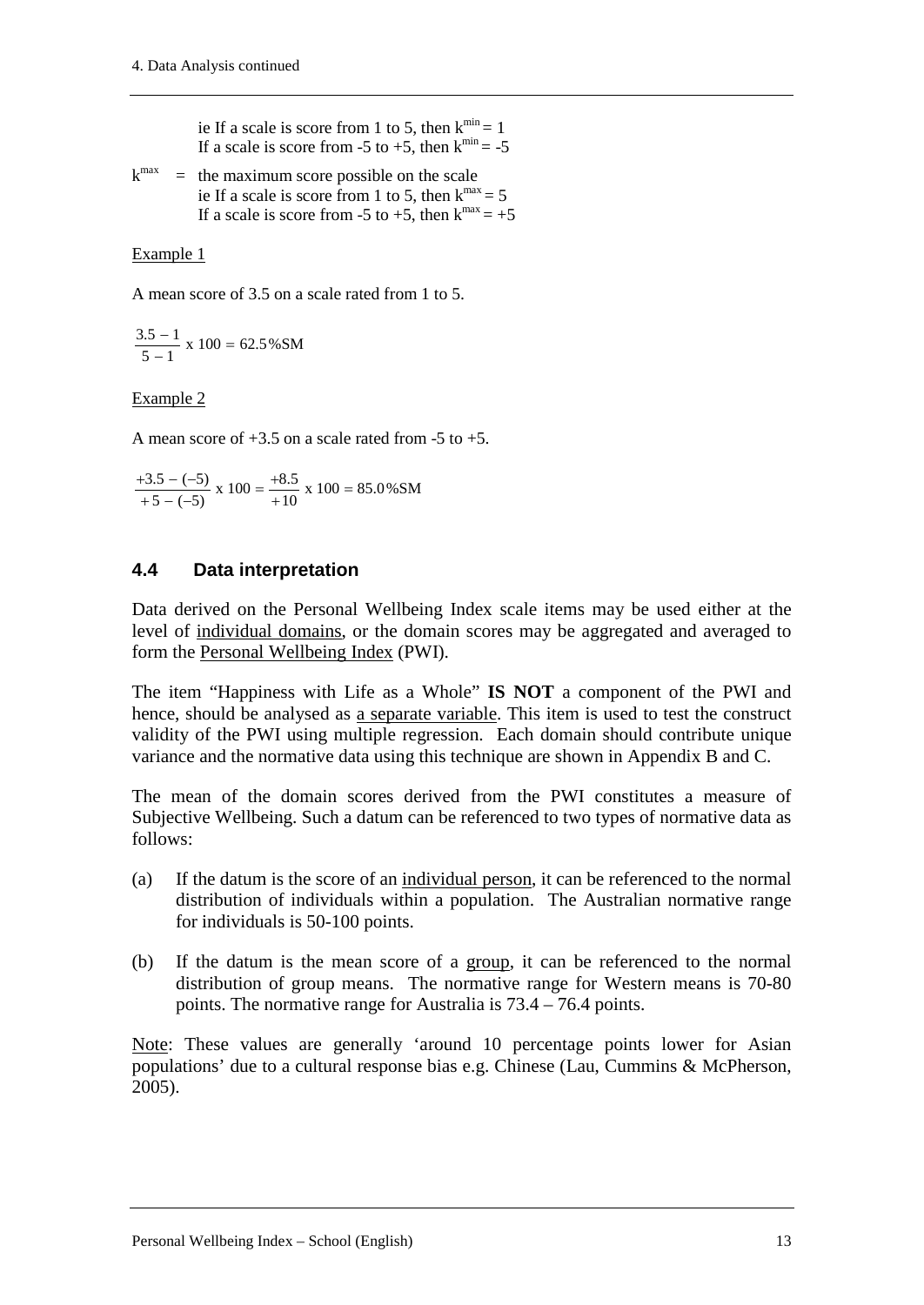- <span id="page-13-0"></span>Cummins, R.A. (1991) The Comprehensive Quality of Life Scale - Intellectual Disability: An initial report. *Australia and New Zealand Journal of Developmental Disabilities, 17*, 259-264.
- Cummins, R.A. (1996) The domains of life satisfaction: An attempt to order chaos. *Social Indicators Research, 38,* 303-332.
- Cummins, R.A. (1997). *Assessing quality of life for people with disabilities*. In: Quality of Life for Handicapped People, Second Edition, R.I. Brown (Ed.). Cheltenham, England: Stanley Thomas, pp. 116-150.
- Cummins, R.A. (2002) Proxy responding for subjective well-being: A review. *International Review of Research in Mental Retardation, 25,* 183-207.
- Cummins, R.A., Eckersley, R., Lo, S.K., Okerstrom, E., Hunter, B., & Davern, M. (2004). *Australian Unity Wellbeing Index: Cumulative Psychometric Record*. Melbourne: Australian Centre on Quality of Life, School of Psychology, Deakin University. http://acqol.deakin.edu.au/index\_wellbeing/index.htm
- Cummins, R.A., Eckersley, R., Pallant, J., Misajon, R., & Davern, M. (2001a). *Australian Unity Wellbeing Index: Survey 2, Report 1.0.* Australian Centre on Quality of Life, School of Psychology, Deakin University, Melbourne.
- Cummins, R.A., Eckersley, R. Pallant, J. Van Vugt, J, & Misajon, R. (2002). Developing a national index of subjective wellbeing: The Australian Unity Wellbeing Index*. Social Indicators Research, 64,* 159-190.
- Cummins, R.A., Eckersley, R., Pallant, J., Van Vugt, J., Shelly, J., Pusey, S.M., & Misajon, R. (2001b). *Australian Unity Wellbeing Index: Survey 1, Report 1.0.*  Australian Centre on Quality of Life, School of Psychology, Deakin University, Melbourne.
- Cummins, R.A., McCabe, M.P., Romeo, Y. & Gullone, E. (1994) *The Comprehensive Quality of Life Scale - Intellectual Disability: Results from a Victorian survey.* Proceedings, 29th National Conference of the Australian Society for the Study of Intellectual Disability, 93-98.
- Cummins, R.A., McCabe, M.P., Romeo, Y., Reid, S., & Waters, L. (1997) An initial evaluation of the Comprehensive Quality of Life Scale - *Intellectual Disability. International Journal of Disability, Development and Education, 44*, 7-19.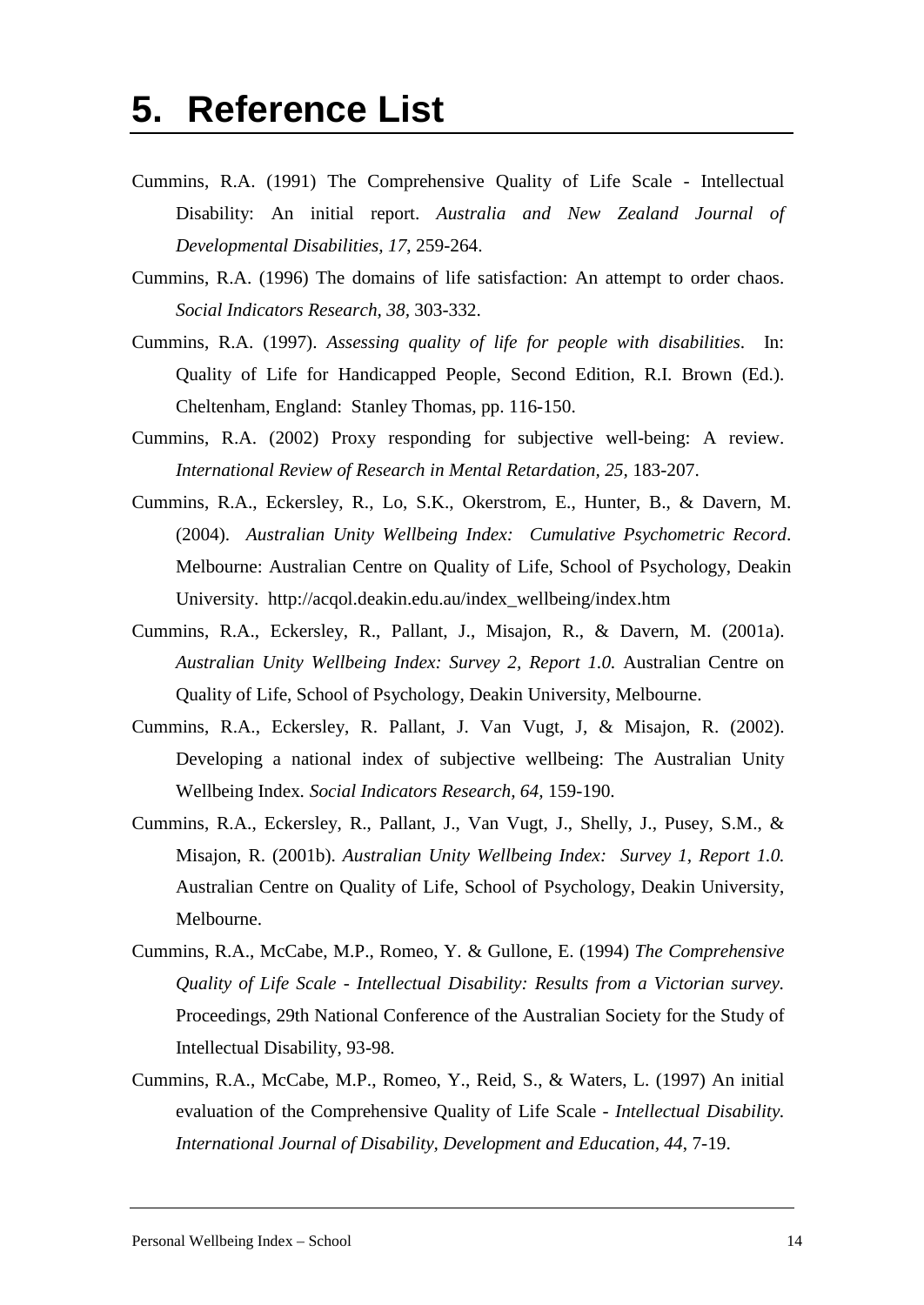- Gullone, E. & Cummins R.A. (1999). The Comprehensive Quality of Life Scale: A psychometric evaluation with an adolescent sample. *Behaviour Change, 16*, 127- 139.
- Lau, A.L.D (2006). *Subjective Wellbeing Measurement for Special Populations (With Intellectual impairment, Children).* Workshop, Conference on quality of Life in Asia, Hong Kong Society for Quality of Life, Hong Kong, May.
- Lau, A.L.D., Cummins, R.A. and McPherson, W. (2005). An investigation into the cross-cultural equivalence of the Personal Wellbeing Index. *Social Indicators Research, 72, 403-432.*
- Lau, A.L.D., Cummins, R.A., Chan, C.C.H., Mcgillivray, J., Li, E.P.Y. (2006). *Measuring subjective wellbeing of people with cognitive impairment using the Personal Wellbeing Index..* 8th Australian Centre on Quality of Life, Melbourne, Deakin University, Australia, November.
- Lau, A.L.D., Cummins, R.A., Lam, P.K.W., Li, E.P.Y., Mcgillivray, J., & Chan, C.C.H. (2006). *A modified version of the Personal Wellbeing Index for measuring subjective wellbeing of people with cognitive impairment.* 7th Conference of the International Society for Quality of Life Studies, Grahamstown, South Africa, July.
- Marriage, K. & Cummins, R.A. (2004). Subjective quality of life and self-esteem in children: The role of primary and secondary control in coping with everyday stress. *Social Indicators Research, 66*, 107-122.
- Petito, F. and Cummins, R.A. (2000). Quality of life in adolescence: The role of perceived control, parenting style and social support. *Behaviour change, 17*, 196- 207.
- Tiliouine, H., Cummins, R.A., & Davern, M. (2005). Measuring wellbeing in developing countries: The case of Algeria. *Social Indicators Research* (In press).
- Trauer, T., & Mackinnon, A. (2001). Why are we weighting? The role of importance ratings in quality of life measurement. *Quality of Life Research, 10*, 579-585.